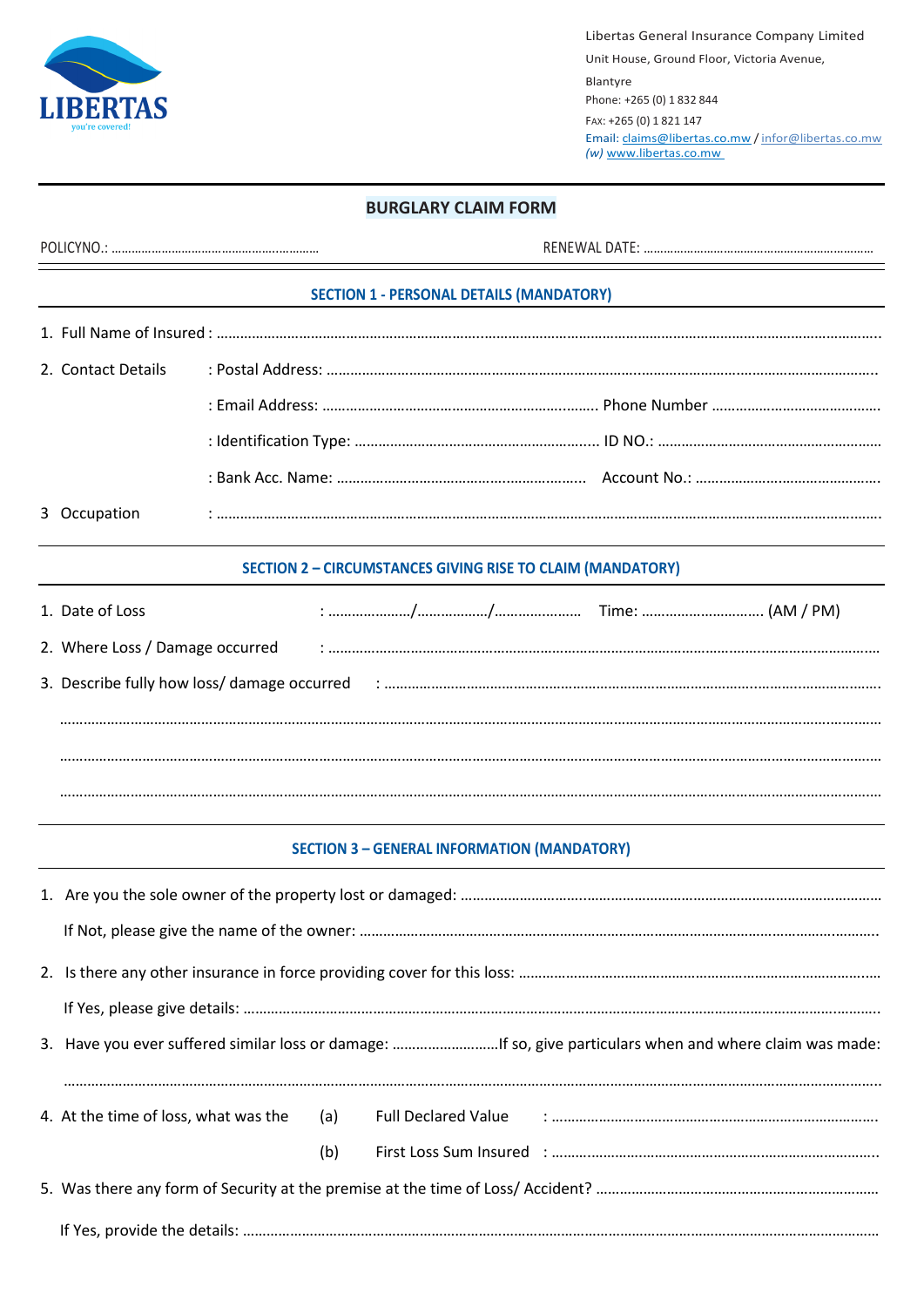## **SECTION 4 – COMPLETE IN RESPECT OF THEFT, MALICIOUS DAMAGE, OR MISSING ARTICLES (MANDATORY)**

| 1. If the property was stolen or lost, give the date the police were advised, and name the station (In all such cases the |
|---------------------------------------------------------------------------------------------------------------------------|
|                                                                                                                           |
|                                                                                                                           |
|                                                                                                                           |

#### **SECTION 5 – AMOUNT CLAIMED (MANDATORY)**

| 1. State the amount Claimed (If any): Stock |                                |  |  |  |  |
|---------------------------------------------|--------------------------------|--|--|--|--|
|                                             | <b>Fixtures &amp; Fittings</b> |  |  |  |  |
|                                             |                                |  |  |  |  |
|                                             |                                |  |  |  |  |
|                                             | Total(s)                       |  |  |  |  |
| (Kindly attach supporting documents)        |                                |  |  |  |  |
| <b>ROUGH SKETCH OF THE ACCIDENT</b>         |                                |  |  |  |  |

1. Please draw a rough sketch of the accident (This must be given with approximate measurement where possible):

### **DECLARATION (MANDATORY)**

I/We hereby declare that the above particulars and statements are true, correct and complete and contain all information known to me/us to render the company every assistance in in my/ our power in dealing with the matter.

**Date/Stamp: ………...…/…..….….…/…..………….……….. Signature: ............................................................................**

**Note: The insurer has the right to review the quotations and decide where to have the property repaired/ Reinstated/ Replaced or at their option whether to Pay Cash-in-Lieu.**

**If any claim has been made upon you or if you have received any communication at all, please send any letter or other documents you have received immediately and unacknowledged**